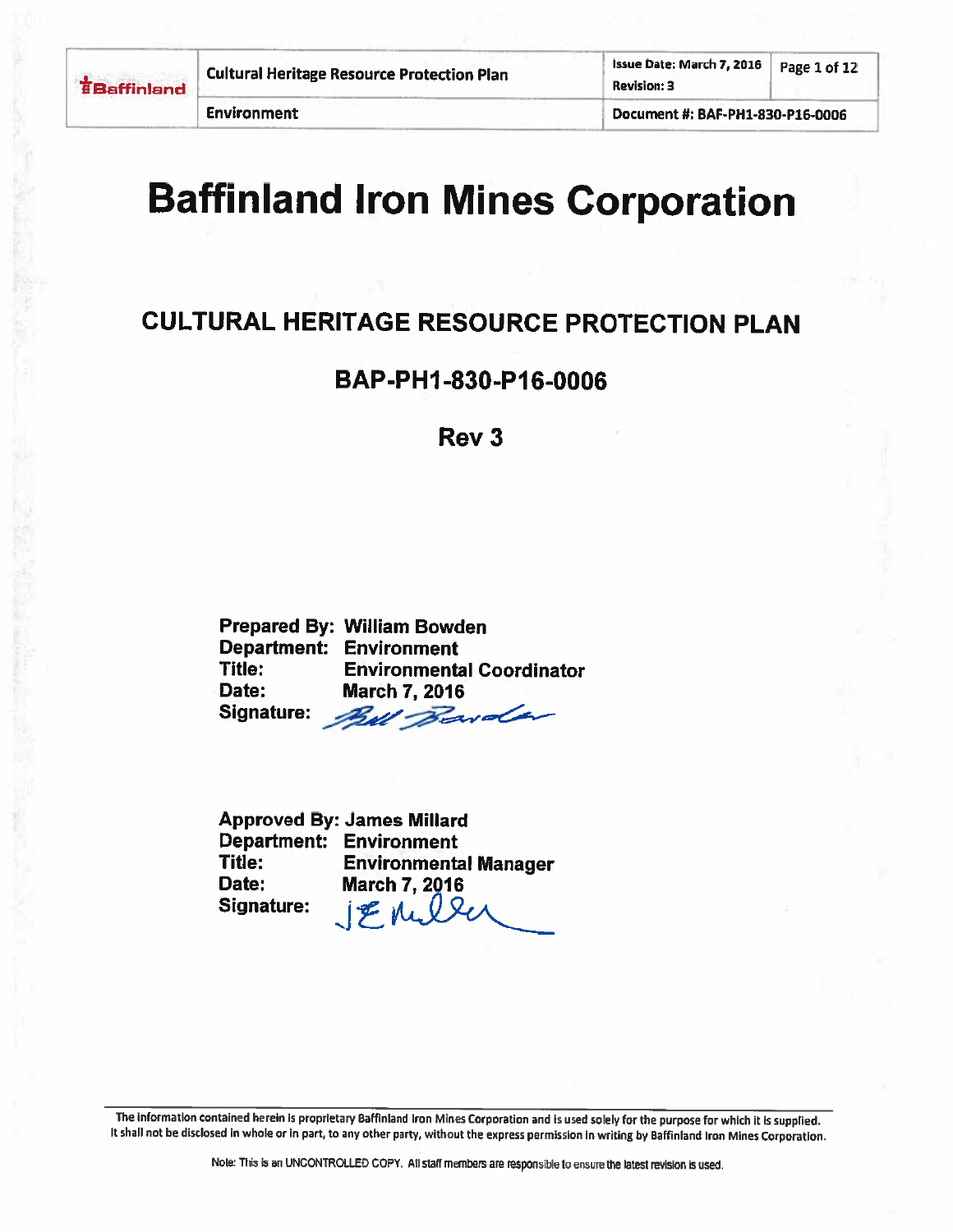**TBaffinland** 

Issue Date: March 7, 2016 Page 2 of 12 **Revision: 3** 

**Environment** 

Document #: BAF-PH1-830-P16-0006

# **DOCUMENT REVISION RECORD**

| <b>Issue Date</b><br>MM/DD/YY | <b>Revision</b>         | <b>Prepared</b><br>By | <b>Approved</b><br>By  | <b>Issue Purpose</b>            |
|-------------------------------|-------------------------|-----------------------|------------------------|---------------------------------|
| 12/2010                       | $\mathbf 0$             |                       | <b>MTP</b>             | Document issued for approval    |
| 01/2014                       |                         |                       | <b>OC</b>              | <b>Revised for construction</b> |
| 03/13/14                      | $\overline{2}$          | <b>OC</b>             | <b>EM</b>              | <b>Issued for Use</b>           |
| 03/07/16                      | $\overline{\mathbf{3}}$ | WB BB                 | $JM$ $\mathcal{D}_{m}$ | <b>Document Issued for Use</b>  |
|                               |                         |                       |                        |                                 |
|                               |                         |                       |                        |                                 |
|                               |                         |                       |                        |                                 |
|                               |                         |                       |                        |                                 |
|                               |                         |                       |                        |                                 |
|                               |                         |                       |                        |                                 |

#### **TRACK CHANGES TABLE**

A review and update of the Cultural Heritage and Resource Protection Plan has been undertaken, with the following salient revisions to the March 13, 2014 version (BAF-PH1-830-P16-0006, Rev 2).

| Item No.       | <b>Description of Change</b>              | <b>Relevant Section</b> |
|----------------|-------------------------------------------|-------------------------|
| 1              | <b>Added Track Changes Table</b>          |                         |
| $\overline{2}$ | Updated measures for managing known sites | 2.3.2                   |
| 3              | <b>Updated Incident Reporting</b>         | 3.1                     |
|                |                                           |                         |
|                |                                           |                         |

#### Index of Major Changes/Modifications in Revision 3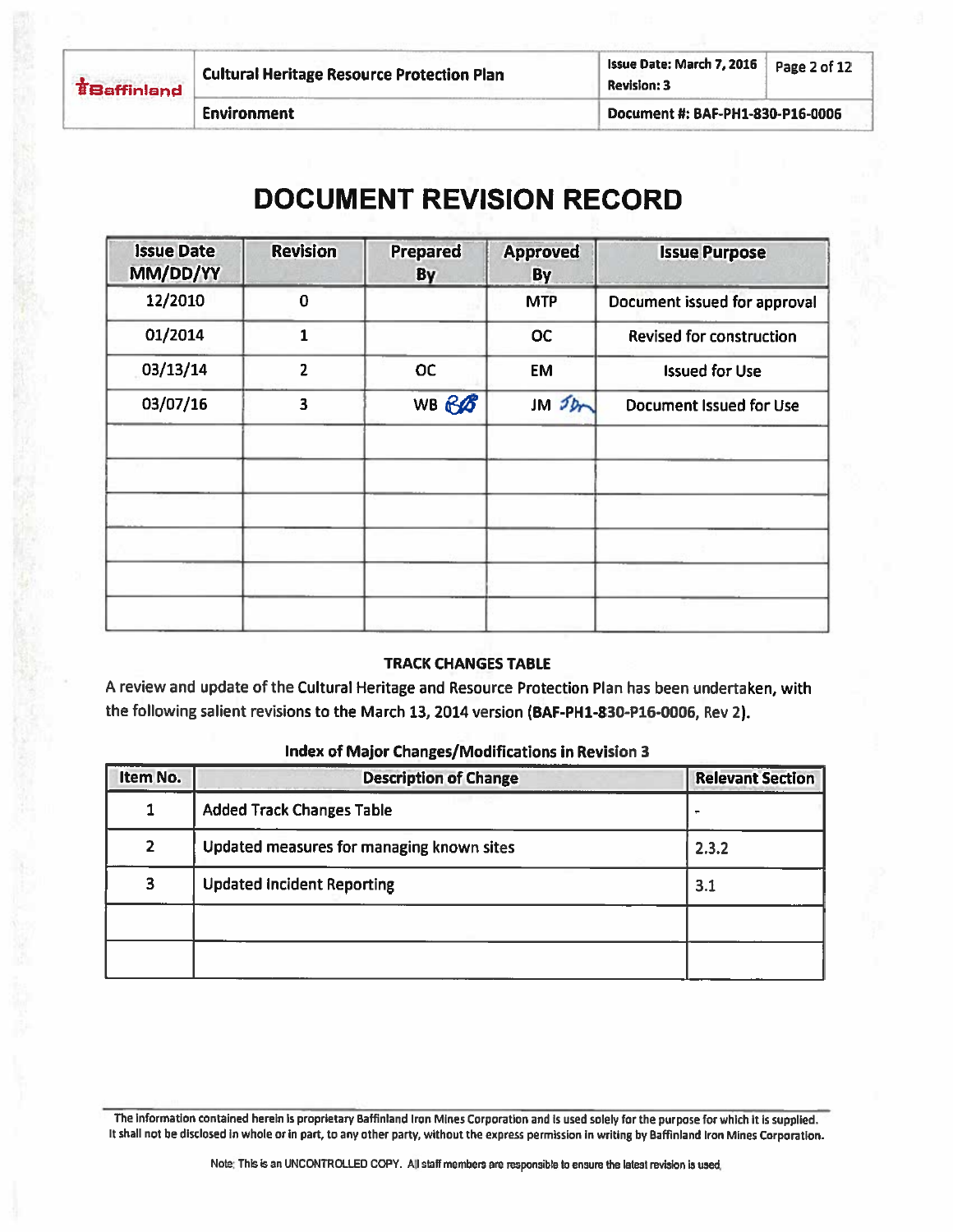### **TABLE OF CONTENTS**

| $\mathbf{1}$            |       |
|-------------------------|-------|
| 1.1                     |       |
|                         | 1.1.1 |
| 1.2                     |       |
| 1.3                     |       |
| $\overline{2}$          |       |
| 2.1                     |       |
| 2.2                     |       |
| 2.3                     |       |
|                         | 2.3.1 |
|                         | 2.3.2 |
|                         | 2.3.3 |
| $\overline{\mathbf{3}}$ |       |
| 3.1                     |       |
| 3.2                     |       |
|                         |       |
| 4                       |       |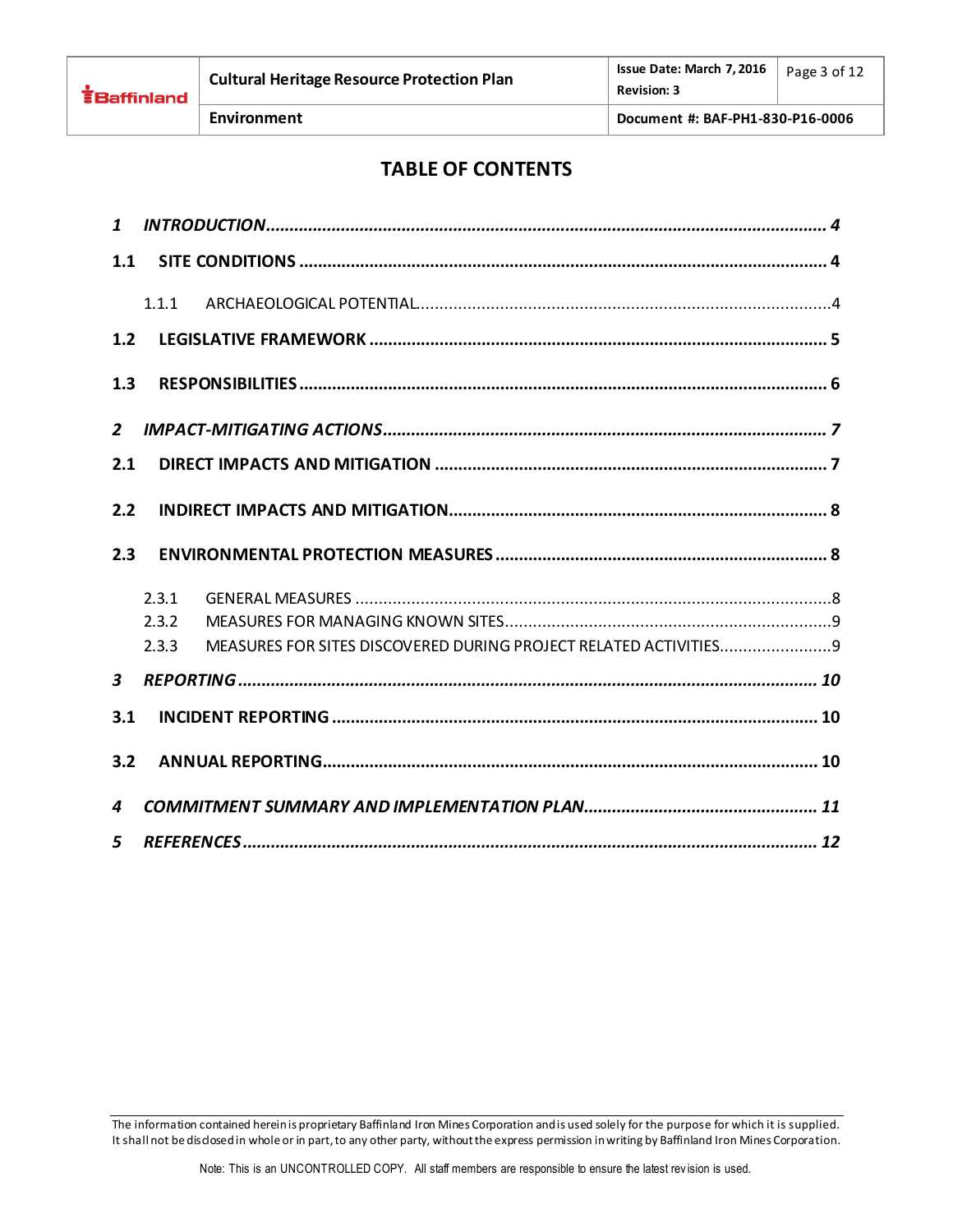|  | EBaffinland |  |
|--|-------------|--|

### <span id="page-3-0"></span>1 INTRODUCTION

This Cultural Heritage Resource Protection Plan (CHRPP) has been developed to support the construction, operation and closure of the Mary River Project. This document replaces a previous version of the CHRPP dated March 13 2014.December 2010.

Archaeological resources are non-renewable, finite resources and are of value not only to local communities, but to the territory of Nunavut, Canada, and to the entire world. They are important sources of historical knowledge and cultural identity. Archaeological sites can be disturbed by any activity that causes ground disturbance and are often not readily identifiable by the untrained eye. Specifically for mining projects, archaeological sites can be directly affected by such activities as mine excavations, construction of camps, dock and associated facilities, construction of both winter and all season roads, and the development of quarry and borrow sites. Sites can also be affected by ongoing operations and road use, as well as by the presence of increased numbers of people in an area.

The North Baffin Region and the Project area have a very rich archaeological history. This CHRPP describes the processes by which ground disturbing activities can be carried out with appropriate assessments by project archaeologists, and also lays out the procedures for addressing chance finds of archaeological resources during construction activities.

### <span id="page-3-1"></span>1.1 SITE CONDITIONS

#### <span id="page-3-2"></span>1.1.1 ARCHAEOLOGICAL POTENTIAL

Archaeological studies have been conducted in the Mary River area since 2006, and many sites have been discovered in Milne Inlet, along the Milne Inlet Tote Road, the proposed railway alignment and at Steensby Inlet. No sites have been discovered to date at the Mary River mine site. The sites that have been found to date vary greatly in size and significance, from a single tent ring to a site consisting of over 35 stone features of various types including circles, caches and traps, and are important from a cultural, historical, and legal perspective. Cultural heritage resources have been identified by Baffinland and have been reported in the Final Environmental Impact Statement (FEIS) and in greater detail in an Archaeological Mitigation Plan issued to the GN-DCH concurrent with the FEIS submission in early 2012.

The archaeological potential in any region is initially based on an assessment of natural resources, environment and landscape features and how these combine in any specific area to provide possibilities for meeting basic human needs of food, water and shelter. The following factors are of primary importance in human location (not listed in any particular order):

- 1. Fresh water
- 2. Level, dry camp area of suitable size or other shelter possibilities such as caves and overhangs
- 3. Animal and plant resources

The information contained herein is proprietary Baffinland Iron Mines Corporation and is used solely for the purpose for which it is supplied. It shall not be disclosed in whole or in part, to any other party, without the express permission in writing by Baffinland Iron Mines Corporation.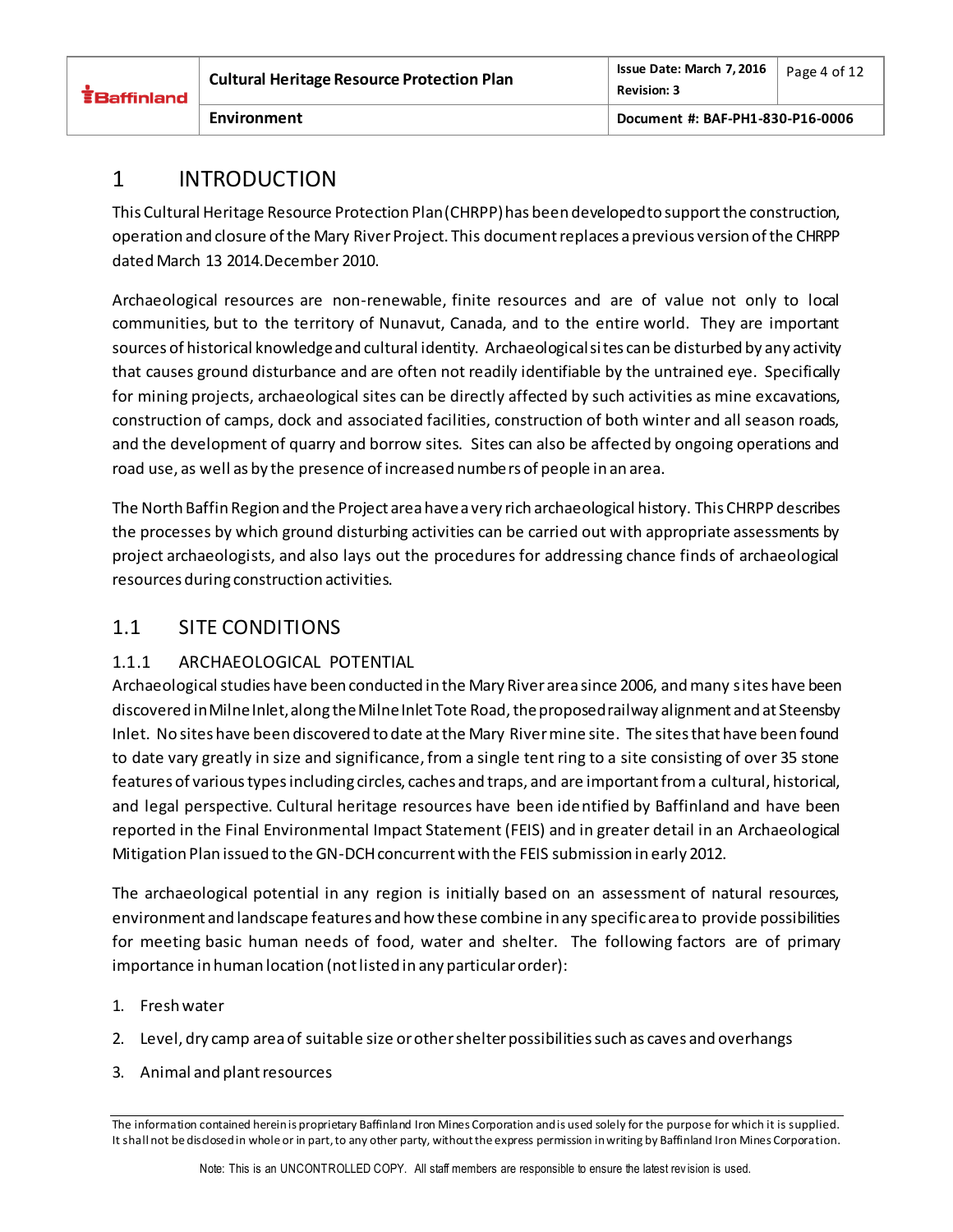| <b>EBaffinland</b> | <b>Cultural Heritage Resource Protection Plan</b> | Issue Date: March 7, 2016<br><b>Revision: 3</b> | Page 5 of 12 |
|--------------------|---------------------------------------------------|-------------------------------------------------|--------------|
|                    | Environment                                       | Document #: BAF-PH1-830-P16-0006                |              |

- 4. Wood or other fuel for heating and cooking
- 5. Reasonable travel routes
- 6. Exposure (south facing often preferred)
- 7. View of surrounding area, both for game sighting and defensive purposes
- 8. Sources of workable stone or other specific raw materials needed.

Generally speaking, the more of these factors that combine in any particular location, the higher the potential for archaeological remains. In this region of the Arctic, coastal areas are of high potential due to the presence of a wide range of food sources. Inland, given that caribou hunting was one of the primary pursuits, the locations that offer the highest archaeological potential are elevated landforms providing dry ground (for camping) overlooking a shallow lake, river narrows, or grassy meadows preferred by caribou. Waterlogged or sloped land or very high, irregular bedrock outcrops typically present low archaeological potential. Convenient travel routes such as gentle river valley terraces or long, continuous sections of esker are also considered to have good archaeological potential. The range of landforms and ground types between these extremes are variously rated low, moderate or high potential, depending on specific features and setting at each location.

Archaeological potential ratings are estimates of the chances of encountering archaeological resources based on available data. They are presented here so that individuals involved with earthmoving activities are aware of the types of conditions to look for that may be more likely to host archaeological features. The ratings do not imply that sites will definitely be found in high potential areas or that no sites will be found in low potential areas. The emphasis in field investigations is generally placed on areas judged to exhibit moderate or greater potential for archaeological resources. However, since human behaviour can be variable, sites can occur in unexpected locations. Consequently, site personnel must be aware of the possibility of encountering archaeological sites anywhere on the Project.

### <span id="page-4-0"></span>1.2 LEGISLATIVE FRAMEWORK

There are a number of laws and regulations pertaining to the conduct of archaeological investigations in Nunavut. There are also several organizations with legislated roles and responsibilities. The primary laws that specify those roles are:

- The Nunavut Land Claims Agreement (NLCA, 1993)
- Nunavut Archaeological and Paleontological Sites Regulations (NAPSR, 2001)

There are two Nunavut agencies involved in the administration or preservation of Inuit heritage within Nunavut: the Government of Nunavut, Department of Culture and Heritage (GN-DCH), and the Inuit Heritage Trust (IHT). GN-DCH is the Designated Agency under the Nunavut Land Claims Agreement (NLCA) responsible for administering all regulations concerning archaeology. GN-DCH is also responsible for granting research permits to qualified applicants and for overseeing that investigations are properly

The information contained herein is proprietary Baffinland Iron Mines Corporation and is used solely for the purpose for which it is supplied. It shall not be disclosed in whole or in part, to any other party, without the express permission in writing by Baffinland Iron Mines Corporation.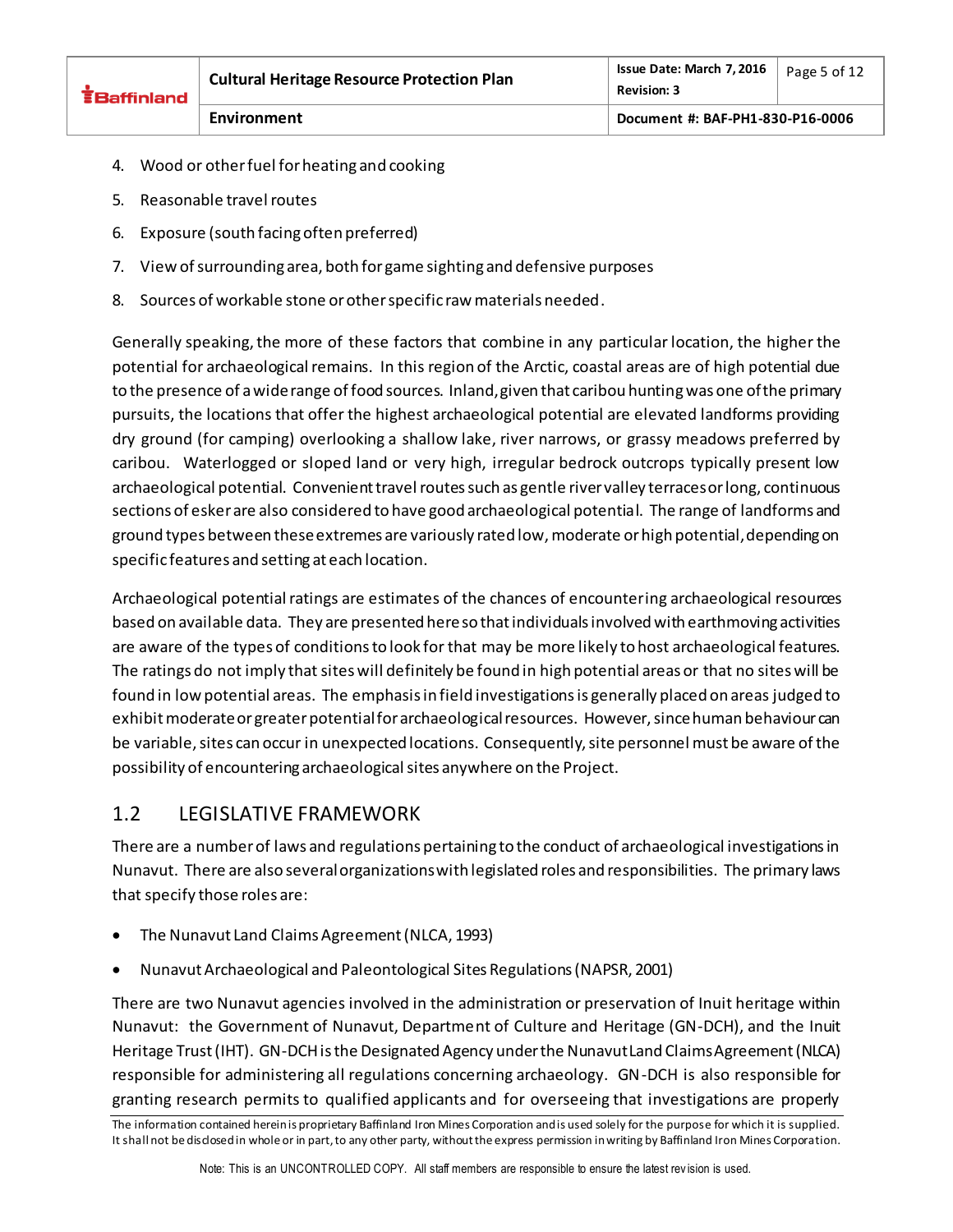| <b>EBaffinland</b> | <b>Cultural Heritage Resource Protection Plan</b> | Issue Date: March 7, 2016<br><b>Revision: 3</b> | Page 6 of 12 |
|--------------------|---------------------------------------------------|-------------------------------------------------|--------------|
|                    | Environment                                       | Document #: BAF-PH1-830-P16-0006                |              |

conducted and documented. The Inuit Heritage Trust (IHT) was created under Article 33 of the NLCA to "support, encourage and facilitate the conservation, maintenance, restoration and display of archaeological sites and specimens in the Nunavut Settlement Area."

The Nunavut Archaeological and Paleontological Sites Regulations (NAPSR) of the Nunavut Act apply to all lands and waters within Nunavut, excluding National Parks and National Historic Sites (NAPSR 2001). These regulations contain provisions for the protection of archaeological and paleontological resources of Nunavut and the conduct of archaeological investigations. They specify the conditions of permits required to conduct investigations.

The Government of Nunavut has also prepared a Human Remains Policy, which states that *"Any archaeological investigation or analysis of human remains or associated grave goods will be conducted in a manner that is sensitive to Nunavummiut values, ethical and scientific principles, and which complies with all applicable laws, codes of conduct, and conventions"* (Government of Nunavut, 2001). The excavation of human remains will be permitted only under exceptional circumstances. Human remains are defined as skeletal, cremated, or any other traces of human bodies found in either marked or unmarked graves, surface, or subsurface locations. Grave goods are defined as any objects or specimens directly associated with gravesites or human remains.

#### <span id="page-5-0"></span>1.3 RESPONSIBILITIES

The Environmental Manager or his designate will be responsible for maintaining documentation and incident reporting, as well as for retaining qualified archaeologists for conducting site reconnaissance and assessing chance finds as required.

The Training Manager will be responsible to arrange for the appropriate training and site orientation for all employees with regard to compliance with the NAPSR. This training will be included in the new employee orientation program, with refresher training accomplished at least annually for all employees. Employee training will focus on not disturbing identified sites and the procedures for responding to newly identified sites and reporting those sites or incidents immediately to the Environmental Superintendent.

The information contained herein is proprietary Baffinland Iron Mines Corporation and is used solely for the purpose for which it is supplied. It shall not be disclosed in whole or in part, to any other party, without the express permission in writing by Baffinland Iron Mines Corporation.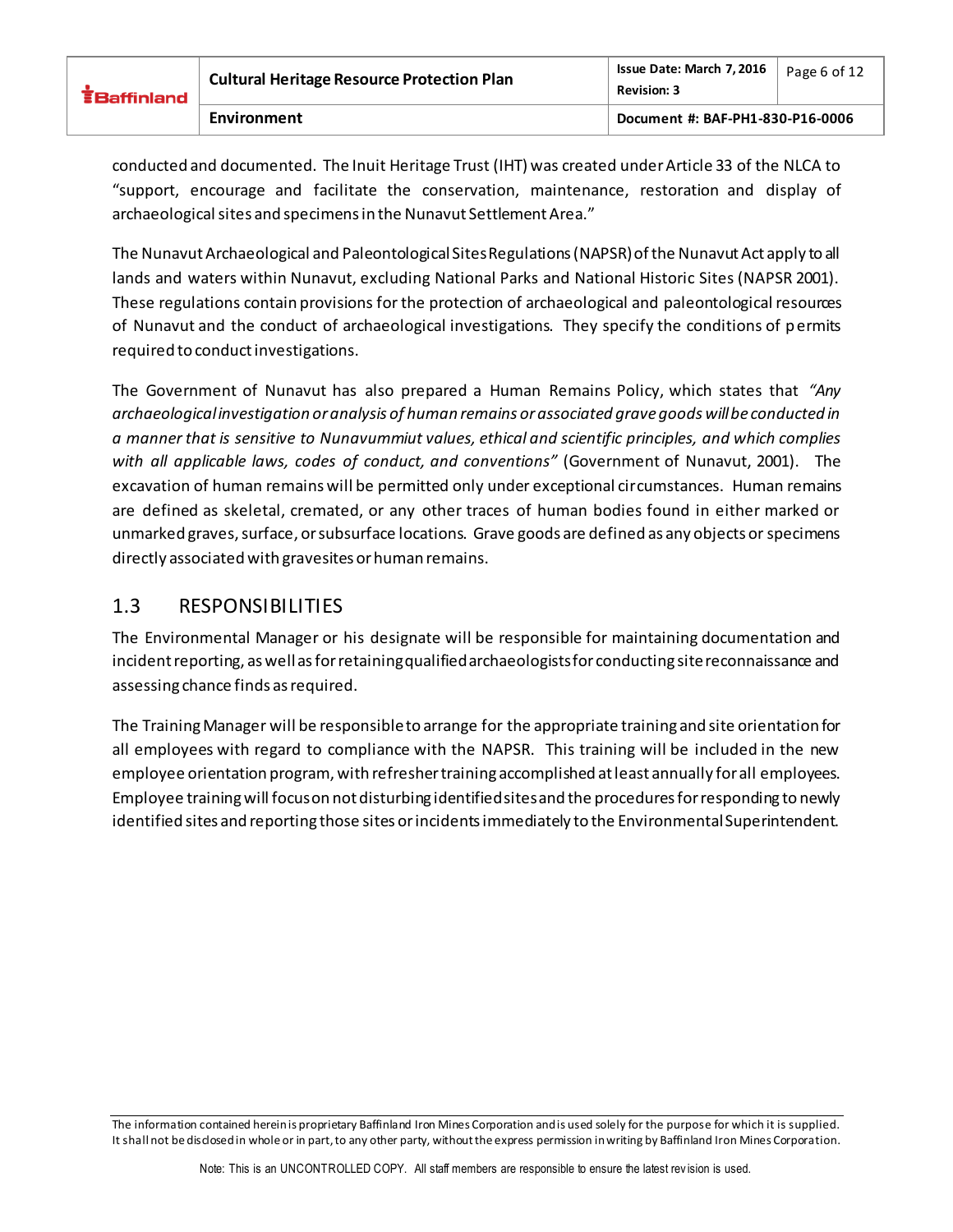#### **Environment Document #: BAF-PH1-830-P16-0006**

### <span id="page-6-0"></span>2 IMPACT-MITIGATING ACTIONS

There are two types of impacts that may occur to archaeological resources: direct and indirect.

A direct impact is the physical disturbance of an archaeologicalsite or artefacts, often caused by an activity directly associated with land disturbance. It can occur at any phase of the development, but is most commonly associated with construction activities.

An indirect impact is disturbance by an activity not directly related to the development of the Project. For instance, more people living and working in an area can increase the potential for disturbance of sites at some distance from the actual development. As well, a development may result in improved access to an area, resulting in an increase in non-Project related people to the region. Impacts to archaeological resources are generally immediate, and are usually permanent.

### <span id="page-6-1"></span>2.1 DIRECT IMPACTS AND MITIGATION

Activities associated with the construction phase of the Project will be the primary source of direct impacts to archaeological resources. Facilities such as the mine, stockpiles, railway, borrow sites, and port facilities have a footprint that will result in localized ground disturbance.

There are three basic mitigation measures that can be applied to direct impacts on archaeological resources: avoidance, site protection, and systematic data recovery. Specific mitigation measures are selected based on site-specific requirements.

- **Avoidance:**Avoidance of archaeological resources is the preferred mitigation measure, and has been applied to the Mary River Project design wherever possible. The results of archaeological surveys were used in Project planning to avoid identified sites and high potential areas.
- **Site Protection:** Sites which will not be impacted directly, but which are located near Project activities, are protected through flagging and archaeological constraints mapping including exclusion zones. Exclusion zones have been identified at both Milne Port and Steensby Port.
- **Systematic Data Recovery:** Sites that cannot be avoided within the development footprint will undergo systematic data recovery. This process includes surface collection, detailed mapping, and subsurface testing to collect information about the site, and recovery of artifacts. This technique is limited to sites that cannot be avoided and is conducted prior to site disturbance. Authorization from GN-DCH is required prior to initiating any systematic data recovery program.

Mitigation plans have been implemented on an annual basis and most sites within the proposed development areas (and all sites within the current project footprint) having been mitigated by systematic data recovery. The Environmental Manager or his designate will continue to retain qualified project archaeologists as required by the Project to develop mitigation plans as part of archaeological permit applications submitted to GN-DCH for review. The mitigation plan/permit application will include a description of the sites and the mitigation method to be applied. Because of the sensitivity of heritage

The information contained herein is proprietary Baffinland Iron Mines Corporation and is used solely for the purpose for which it is supplied. It shall not be disclosed in whole or in part, to any other party, without the express permission in writing by Baffinland Iron Mines Corporation.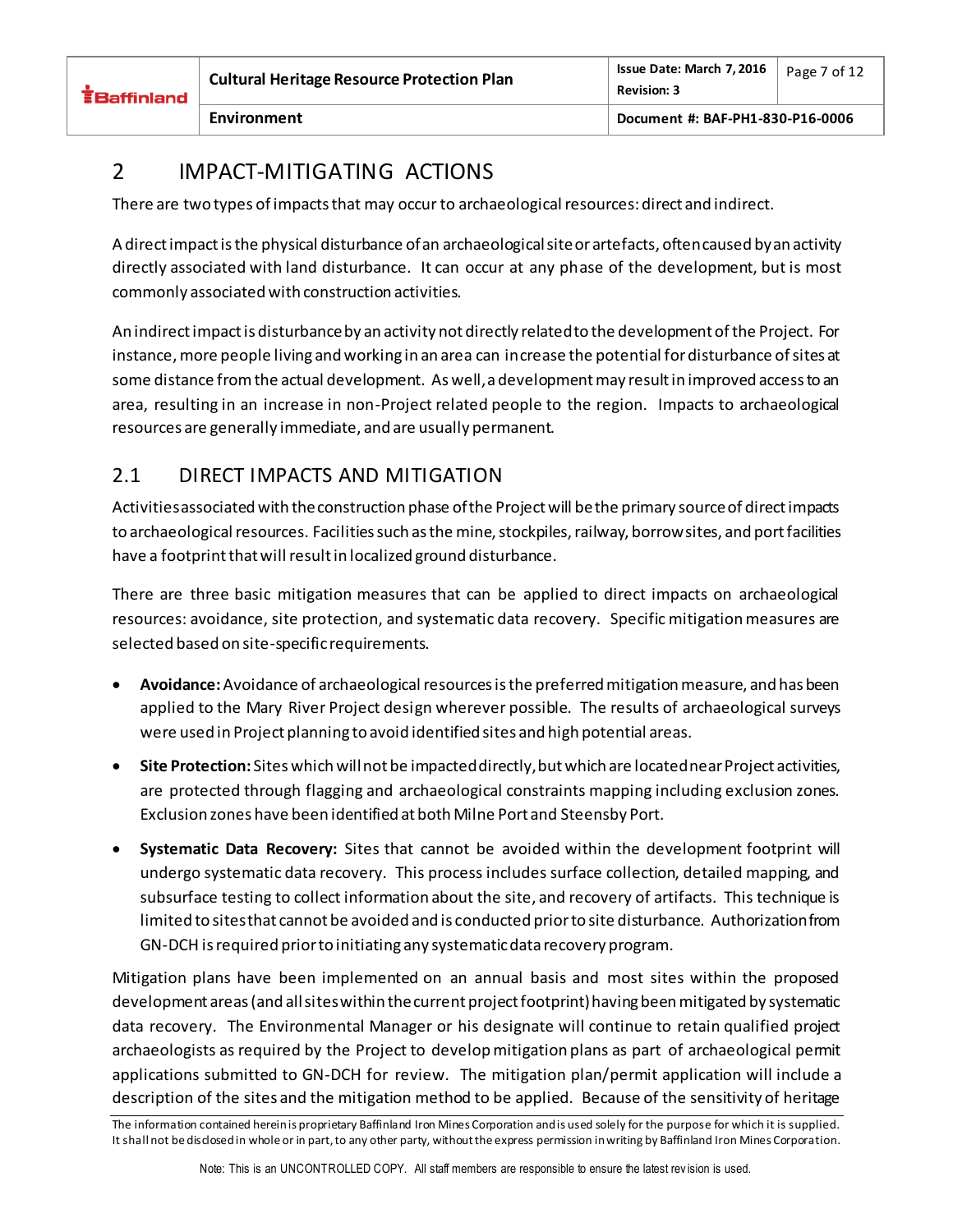| $E$ Baffinland | <b>Cultural Heritage Resource Protection Plan</b> | Issue Date: March 7, 2016<br><b>Revision: 3</b> | Page 8 of 12 |
|----------------|---------------------------------------------------|-------------------------------------------------|--------------|
|                | Environment                                       | Document #: BAF-PH1-830-P16-0006                |              |

resources, these plans/permit applications will not be available to the public. While GN-DCH is ultimately responsible for the issuing of archaeological permits, wider consultation with other stakeholders is also required, including approval of permit applications by the Inuit Heritage Trust.

All mitigation requests must be approved by GN-DCH prior to any disturbance of cultural resources. GN-DCH will then issue a permit to the qualified archaeologist prior to any site disturbance or data recovery program implementation.

### <span id="page-7-0"></span>2.2 INDIRECT IMPACTS AND MITIGATION

Indirect impacts are associated with improved access to the region and increased Project and non-Project related human presence in the area. Project related personnel may inadvertently pick up artifacts or disturb rock features, or drive ATV's or snowmobiles over sites close to the development areas. While the Mary River Project will not be open to the public, the construction of docks at Milne Inlet and Steensby Inlet, and improvements to the Milne Inlet Tote road, will result in improved access, and may increase the number of non-project related users in the area.

Mitigation measures for indirect impacts will include:

- Enforcement of environmental protection measures as described in Section 2.3.
- Training of supervisory personnel in protection procedures and reporting protocols
- Staff training and site orientation
- Additional site specific protection measures will be developed as required

#### <span id="page-7-1"></span>2.3 ENVIRONMENTAL PROTECTION MEASURES

The following environmental protection measures are contained within Baffinland's Environmental Protection Plan (EPP). These measures reflect the contents of current land use permits and licences, the Government of Nunavut's Human Remains Policy, and the applicable legislation governing archaeology in Nunavut.

#### <span id="page-7-2"></span>2.3.1 GENERAL MEASURES

The following measures will be implemented to minimize the potential for impacting any archaeological site:

- Do not deviate from already disturbed areas or established routes (existing roads and camp areas).
- Check with the Environmental Manager or his designate to see if archaeological clearances have been done before operating equipment on previously undisturbed ground, and assume an area has not been approved for use until you find out otherwise. Never disturb previously undisturbed land without authorisation from the Environmental Manager or his designate.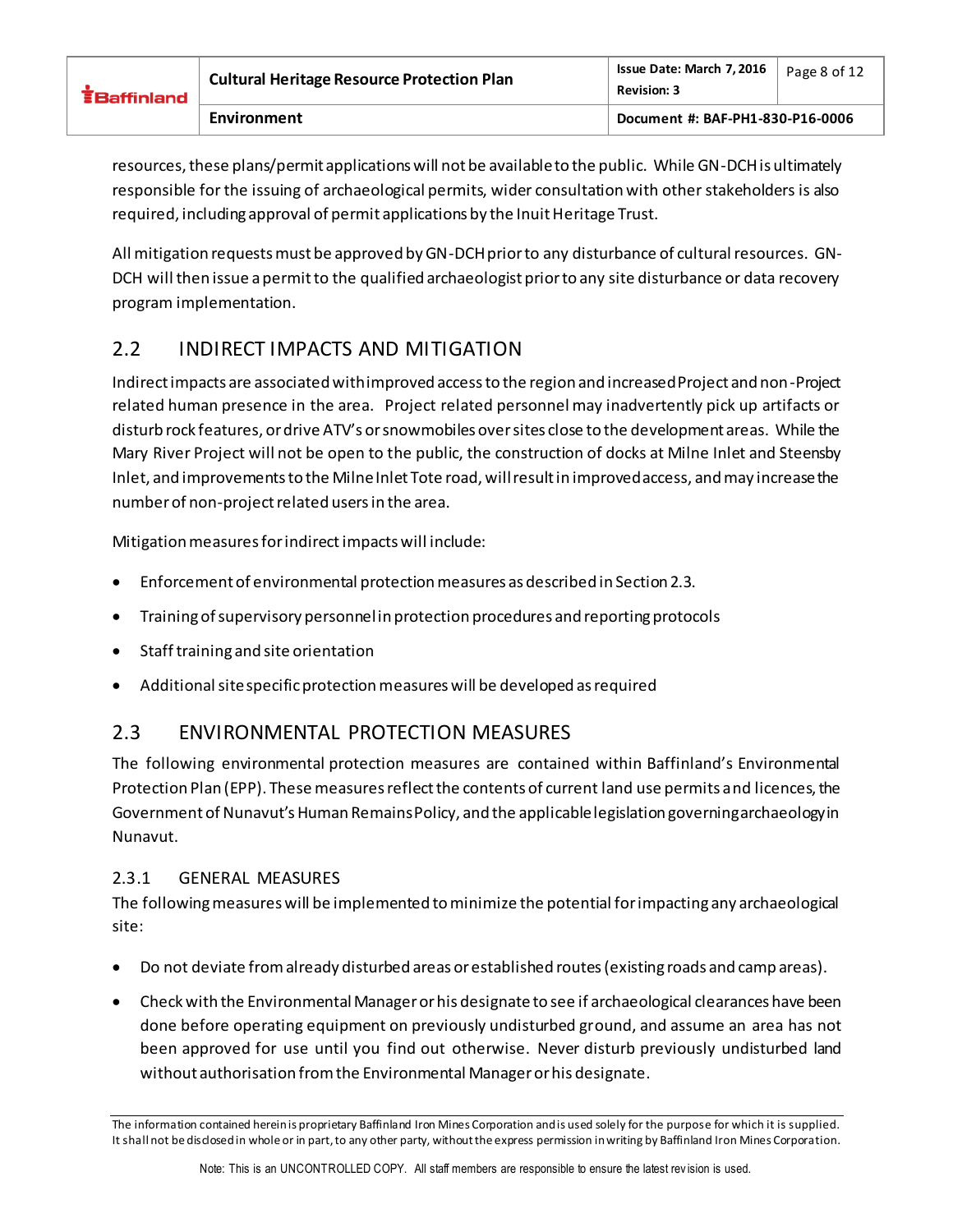| <b>EBaffinland</b> | <b>Cultural Heritage Resource Protection Plan</b> | Issue Date: March 7, 2016<br><b>Revision: 3</b> | Page 9 of 12 |
|--------------------|---------------------------------------------------|-------------------------------------------------|--------------|
|                    | Environment                                       | Document #: BAF-PH1-830-P16-0006                |              |

- Remember that archaeological sites could still be uncovered during work even if surficial clearance has been obtained, so be observant and careful.
- Do not build new inukshuks or rock piles or unnecessarily disturb rocks building new rock piles can clutter the archaeological record, and the rocks used may unknowingly come from an existing archaeology site.
- If human remains or associated grave goods are discovered during any aspect of work, either within a recognized archaeological site or elsewhere, work will stop immediately and the appropriate authorities will be contacted, including the RCMP, Office of the Chief Coroner, and the GN-DCH. The GN-DCH will provide appropriate assistance and advice in determining the correct course of action. Site personnel are responsible for notifying the Environmental Manager or his designate, who will complete an incident report and notify the appropriate government agencies.

#### <span id="page-8-0"></span>2.3.2 MEASURES FOR MANAGING KNOWN SITES

The following measures will be implemented to limit the potential for impacting any known archaeological site:

- Artifactsmust be left where they are found. If artifacts are disturbed or removed, their location shall be reported to the Environmental Manager or his designate.
- Do not publicly disclose the location of an archaeological site, as archaeological site locations must be kept confidential to prevent unauthorized disturbance of the site.
- Known sites in close proximity to Project activities that must be avoided will have painted stakes with black and yellow flagging, and/or rope installed at the 30 m buffer from the site. Employees will be instructed that these areas are not to be entered or disturbed.
- Remain more than 30 m from all known or suspected archaeological sites, staying as far as possible from any temporary protection measures such as flagging, stakes or fencing.
- Sites that cannot be avoided will be mitigated by the designated archaeology team prior activities taking place that will affect the site.

#### <span id="page-8-1"></span>2.3.3 MEASURES FOR SITES DISCOVERED DURING PROJECT RELATED ACTIVITIES

The following measures will be implemented to minimize the potential for impacting archaeological sites in the event that chance finds of cultural or archaeological resources or human remains are identified:

- Stop ongoing excavation and contact the Environmental Manager or his designate, who will mobilize a qualified archaeologist to the site to assess the significance of the find.
- Depending on the significance of the find, arrange for the qualified archaeologist to inventory the area for additional artifacts that may be present.
- Coordinate with government officials, local stakeholders, and the specialist in developing a suitable mitigation plan as needed.

The information contained herein is proprietary Baffinland Iron Mines Corporation and is used solely for the purpose for which it is supplied. It shall not be disclosed in whole or in part, to any other party, without the express permission in writing by Baffinland Iron Mines Corporation.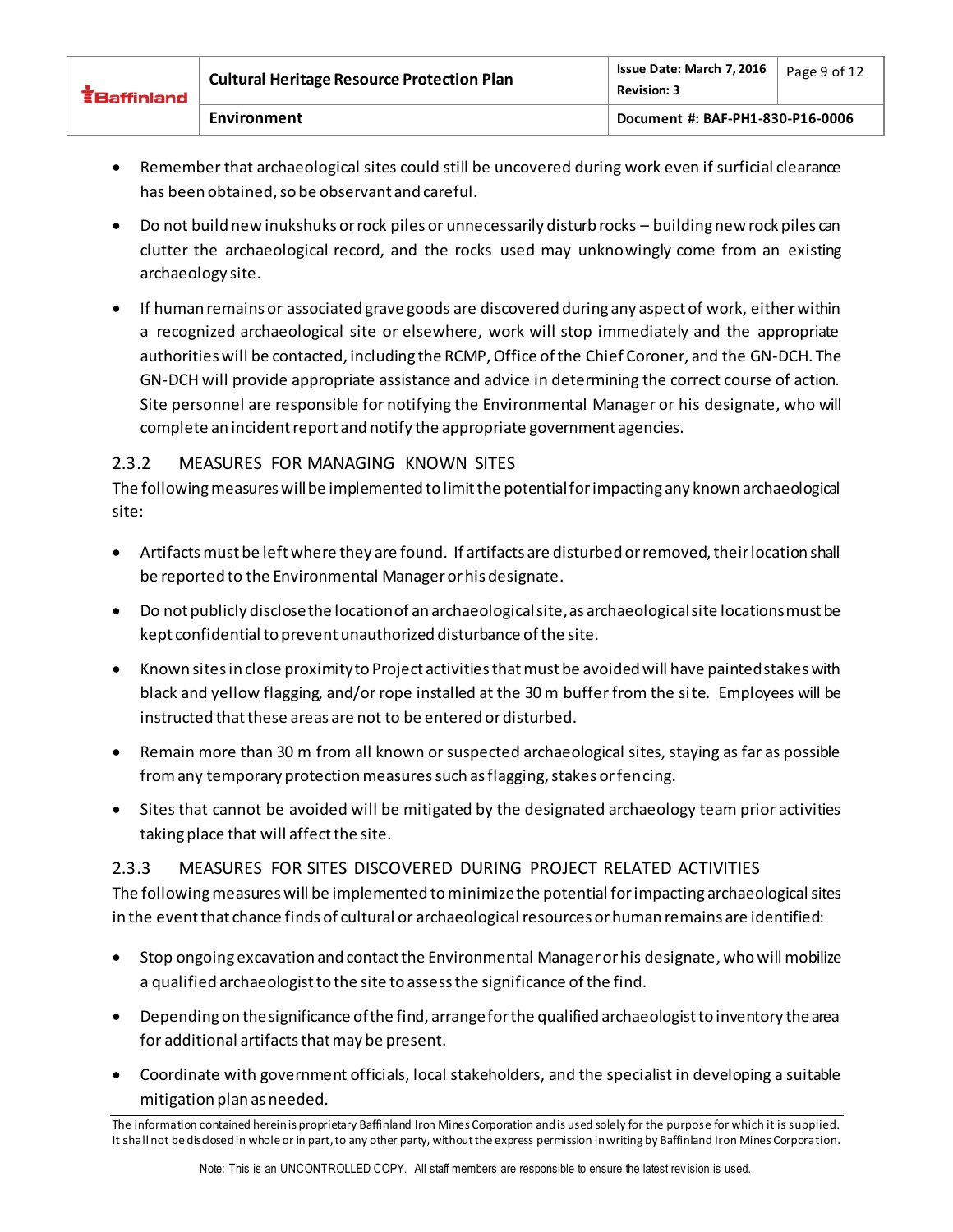| <b>EBaffinland</b> | <b>Cultural Heritage Resource Protection Plan</b> | Issue Date: March 7, 2016<br><b>Revision: 3</b> | Page 10 of 12 |
|--------------------|---------------------------------------------------|-------------------------------------------------|---------------|
|                    | Environment                                       | Document #: BAF-PH1-830-P16-0006                |               |

 Record the results of all inventories, including the artifacts found, their final disposition, and any other relevant information.

### <span id="page-9-0"></span>3 REPORTING

### <span id="page-9-1"></span>3.1 INCIDENT REPORTING

A Cultural Heritage Chance Find Discovery Report found in Baffinland's EPP or an incident report will be completed by the Environmental Manager or his designate if an archaeological site is discovered during Project related activities, or if a known site is disturbed.

The Environmental Manager or his designate will notify the GN-DCH should such an incident occur, and will retain a qualified archaeologist to investigate a suspected archaeological site or assess and mitigate a disturbed site if required. The RCMP and Chief Coroner will be contacted immediately in the case of a suspected discovery of human remains.

#### <span id="page-9-2"></span>3.2 ANNUAL REPORTING

Annual reporting consists of:

- **Project Archaeologist Permit Report** When active on the Project, qualified archaeologists working under a permit issued by the Government of Nunavut, Department of Culture and Heritage (GN-DCH) are required to report on archaeological work performed in the previous year under the permit. This is typically carried out during the construction phase of the Project; reporting will not occur when archaeological assessment and mitigation efforts are not required (i.e., during normal operation conditions).
- **Reporting on General Activities Related to Archaeology in the NIRB Annual Report** Baffinland is required to generate an annual report each March 31 for the previous calendar year. Within this report, Baffinland will summarize any activities relevant to archaeology. This may include:
	- A summary of any permit-authorized archaeological assessment or mitigation work undertaken and described in an Archaeologist Permit Report
	- Any chance finds of new archaeological sites and the actions taken (i.e., reporting to GN-DCH or assessment by a project archaeologist)
	- Any cultural heritage related activities supported by the company, such as elder or community visits, field camp support, etc.

The information contained herein is proprietary Baffinland Iron Mines Corporation and is used solely for the purpose for which it is supplied. It shall not be disclosed in whole or in part, to any other party, without the express permission in writing by Baffinland Iron Mines Corporation.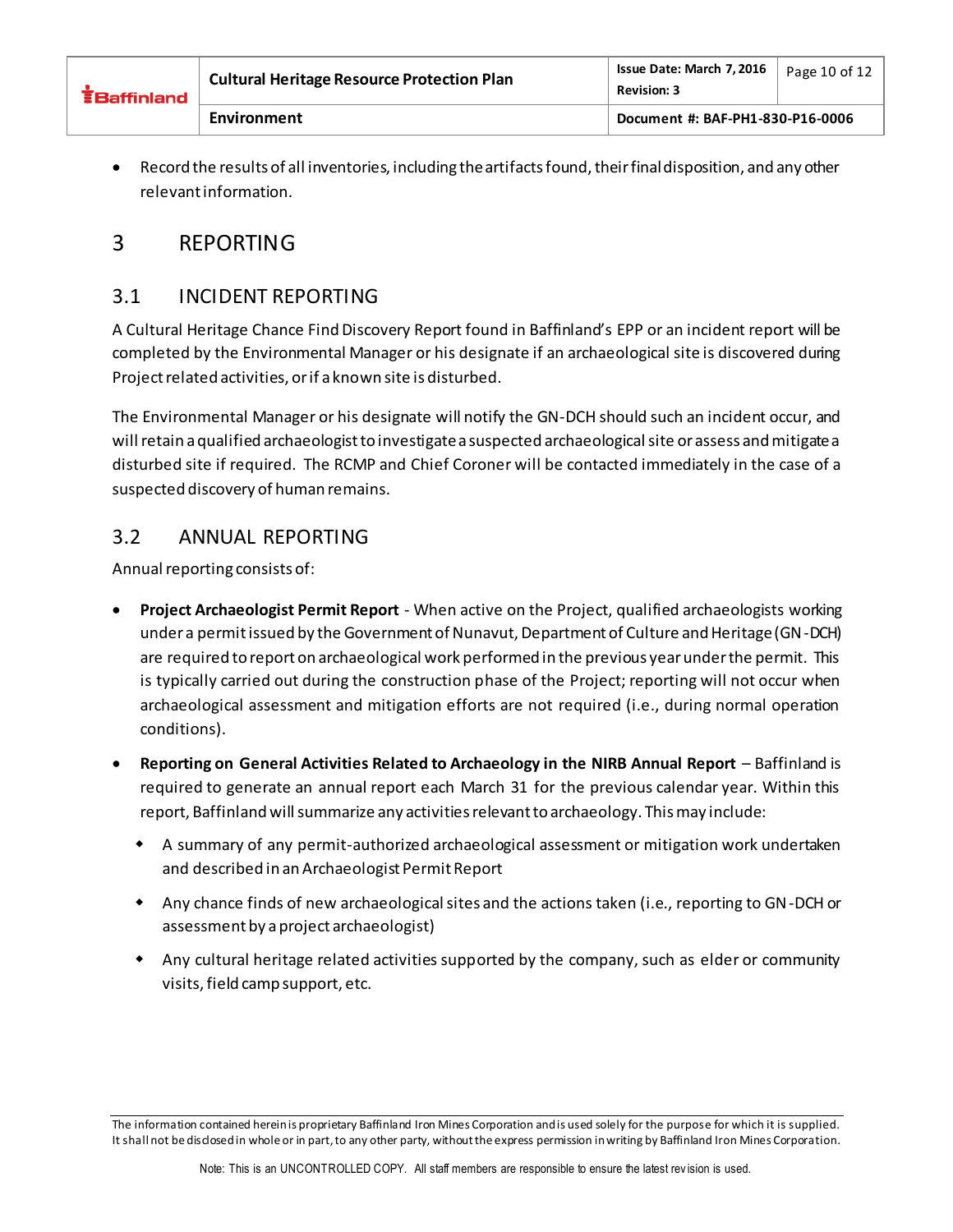

#### <span id="page-10-0"></span>4 COMMITMENT SUMMARY AND IMPLEMENTATION PLAN

The following is a summary of the commitments made in this CHRPP. It includes a cross reference to where in the CHRPP the commitment is made, when the commitment needs to be implemented.

| Reference<br><b>Number</b> | <b>CHRPP</b><br><b>Section</b><br>Reference | Commitment                                                                                                                                                                                                                                               | Frequency or<br><b>Completion Milestone</b>                                                              |
|----------------------------|---------------------------------------------|----------------------------------------------------------------------------------------------------------------------------------------------------------------------------------------------------------------------------------------------------------|----------------------------------------------------------------------------------------------------------|
| CHRPP-1                    | 1.1                                         | Update the Heritage Resource Protection Plan to<br>better reflect current Project conditions.                                                                                                                                                            | Completed for<br>construction. Further<br>update only as required                                        |
| CHRPP-2                    | 1.3, 2.2                                    | Employees will undergo new employee orientation<br>training that includes respect for heritage sites and<br>procedures for responding to chance finds.                                                                                                   | All Baffinland and<br>construction contractor<br>employees prior to<br>being assigned work<br>activities |
| CHRPP-3                    | 1.3                                         | Annual refresher training will be required of all<br>employees, which will include a component on<br>emergency response to maintain currency on<br>processes and procedures.                                                                             | Annually                                                                                                 |
| CHRPP-4                    | 2.1                                         | The Environmental Manager or his designate will<br>retain qualified project archaeologists to develop<br>mitigation plan that identify which mitigation<br>strategies will be employed and the mitigation<br>required for identified heritage resources. | As required                                                                                              |
| CHRPP-5                    | 2.2                                         | Training of supervisory personnel in response<br>procedures for identified cultural resources.                                                                                                                                                           | Annually                                                                                                 |
| CHRPP-6                    | 2.3.1                                       | Implement general protection procedures for all<br>archaeological sites.                                                                                                                                                                                 | As required                                                                                              |
| CHRPP-7                    | 2.3.2                                       | Implement management procedures for protecting<br>known sites                                                                                                                                                                                            | Ongoing throughout<br>Project life                                                                       |
| CHRPP-8                    | 2.3.3                                       | Implement response procedures for chance finds of<br>heritage resources.                                                                                                                                                                                 | As required                                                                                              |
| CHRPP-9                    | 3.1                                         | Prepare an annual report summarizing what work<br>has been done under the existing permits for<br>submittal to GN-DCH for each year that heritage<br>resource mitigating actions are carried out.                                                        | Annually while heritage<br>resource mitigation<br>actions are<br>accomplished                            |
| CHRPP-10                   | 3.1                                         | General activities that are not location-specific<br>relating to archaeology will be summarized in the<br>NIRB Annual Report.                                                                                                                            | Annually                                                                                                 |
| CHRPP-11                   | 3.2                                         | Complete an incident report if an archaeological site<br>is discovered during Project related activities, or if a<br>known site is disturbed                                                                                                             | As required                                                                                              |